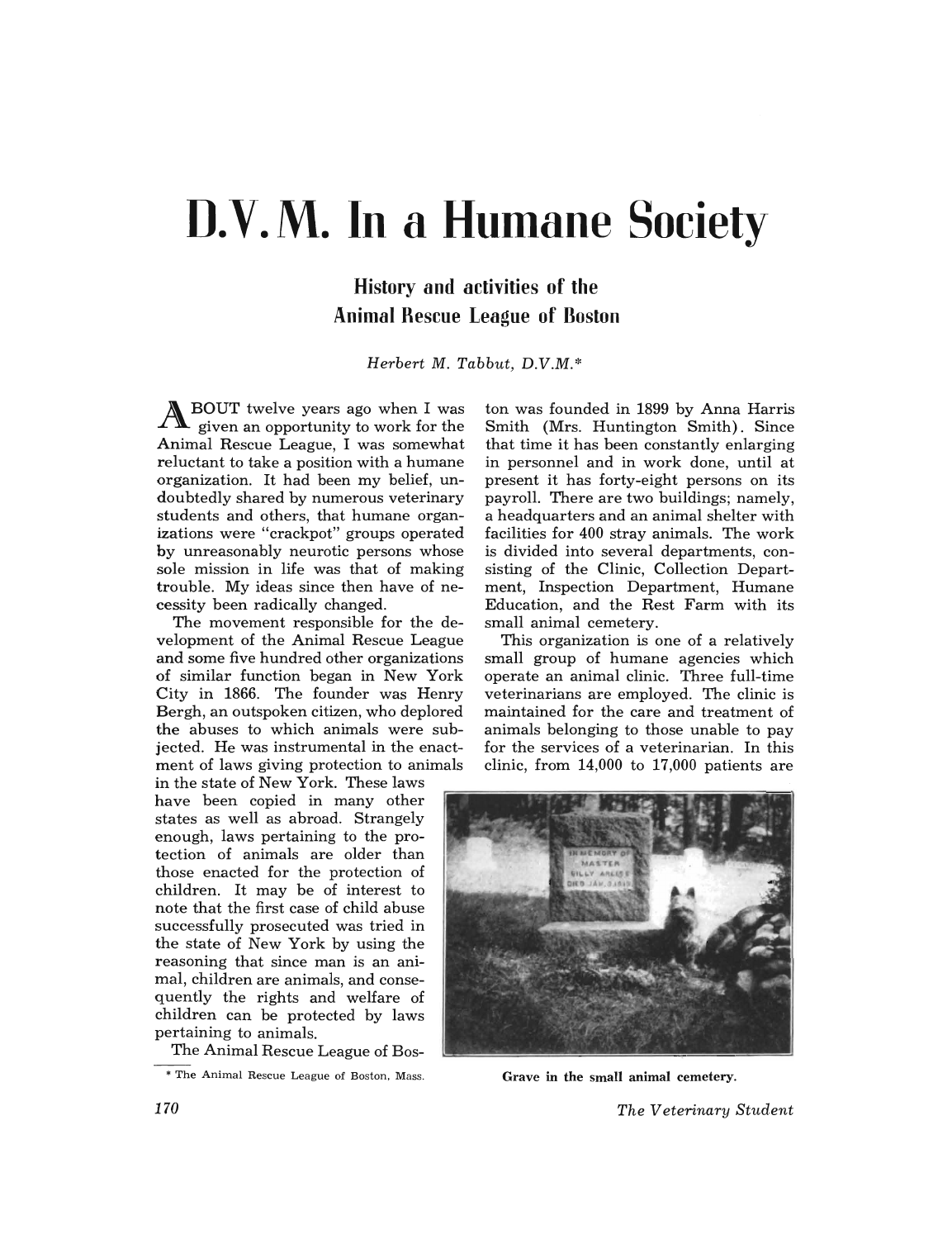

The author at work in the fully equipped small animal clinic of the Animal Rescue League, Boston.

treated each year. The work is entirely out-patient in character, and the equipment includes a nitrous oxide-oxygenether anaesthesia apparatus, X-ray, fluoroscope, diathermy, electrical scalpels, drugs, biologics, and some limited laboratory facilities. In fact, the clinic has all the equipment necessary for the proper maintenance of an out-patient department. The only fees are for castrating, spaying, and bathing. All other work is done on a donation basis, averaging about forty-one cents per patient.

The collection department of the small animal service has eight ambulances operating daily, covering an area of about twenty-five miles to the north, south, and west of Boston. Two additional ambulances are employed exclusively on Cape Cod. Each year approximately 15,000 stray, sick, or unwanted dogs, and about 45,000 stray, sick, or unwanted cats and kittens are picked up.

A large part of the work is that of investigating maltreatment of pets, horses on the street, neglected animals, and similar abuses. Every report of maltreatment is promptly investigated by a competent agent. Several of these agents are authorized to make arrests and to prosecute in the courts when suggestions for betterment of abused animals are not heeded. Another duty of the agents is to visit the stockyards and abattoirs regularly to guard against improper handling of livestock. An agent is constantly in attendance at rodeos, circuses, carnivals, fairs, dog and horse race tracks, horse and dog shows, auctions, sale and delivery stables. Also, frequent inspections are made of riding schools and stables, markets, pet shops, trained animal acts in theatres, and other places where animals are used or exploited.

Three teachers are employed who visit *(Continued on page 188)* 

*Spring, 1943*